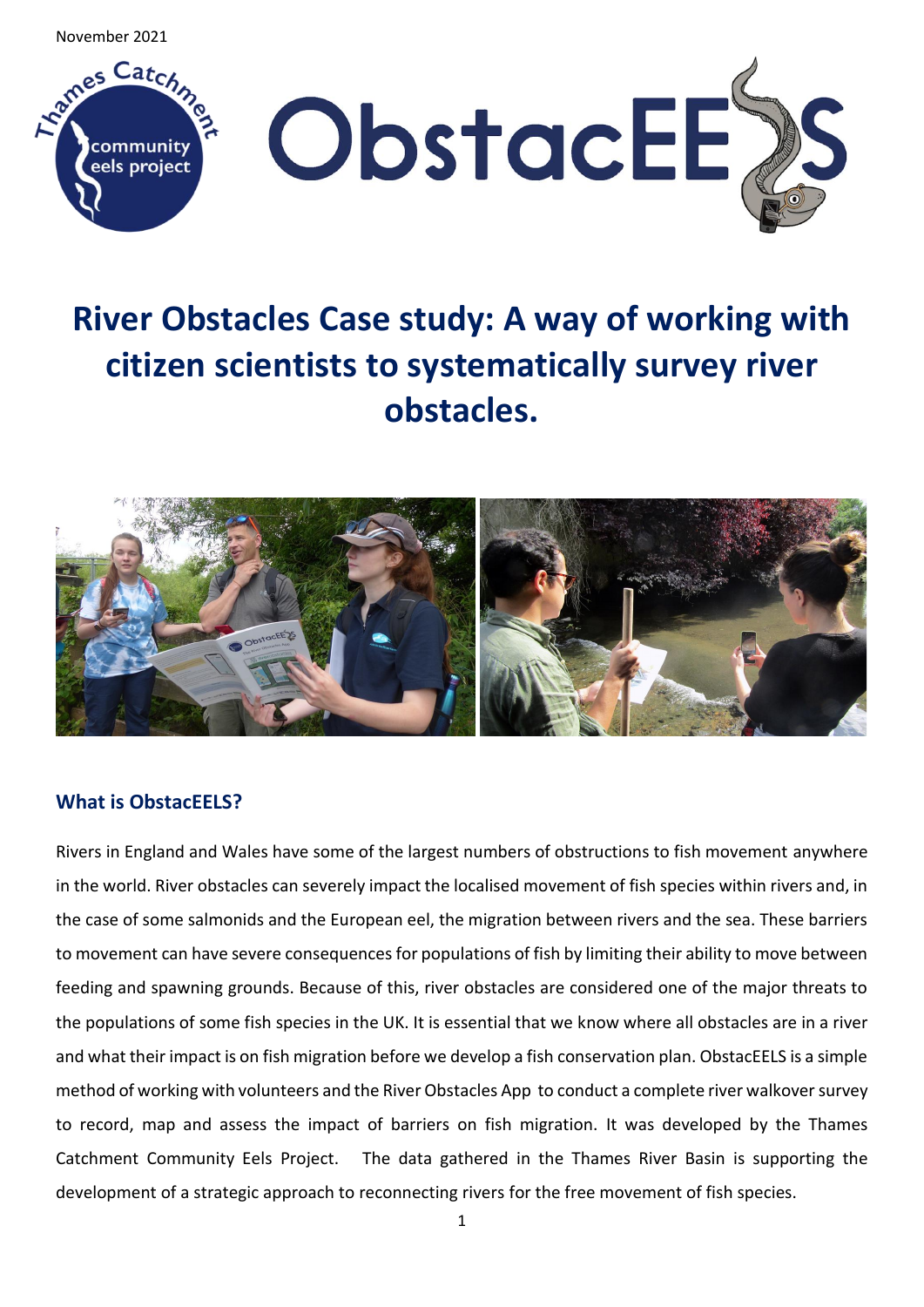## **The Movement of European Eels and the Impact of River Obstacles**

There have been considerable declines (90-95% based on best available data) in European eel (*Anguilla anguilla*) recruitment across large extents of its geographical range since the 1980s. As a result the species is listed as Critically Endangered in the IUCN Red List. The swimming capabilities of eels, particularly in younger lifecycle stages, are poor and they are unable to jump over even small structures and barriers. Eel require a wetted substrate to crawl through, structures such as locks, weirs and sluices, without a crawl way can block or impede access to upstream habitat and as such have been highlighted as one of the principal threats preventing species recovery.

## **The Thames Catchment Community Eels Project**

Thames Catchment Community Eels Project partners trained **97 volunteers** in summer 2021 and carried out over **100 km** of ObstacEELS surveys on the project's five target rivers. **164 barriers** have so far been surveyed, of which **102** were not previously recorded in the Greater Thames Estuary Fish Migration Roadmap database (which includes AMBER, CaBA, Environment Agency, River Obstacles and stakeholder barrier data).

# **A Summary of the ObstacEELS Method for Survey Organisers**

An ObstacEELS survey is conducted in two stages, the first being conducted by volunteers walking the river in accessible reaches and follow-on surveys by NGO staff, in reaches that volunteer cannot access.

#### **It is important to check the following before you organise a survey:**

- Is the river you plan to survey in a priority area for eel?
- Are there any existing barrier data recorded for the river you plan to survey?
	- In the Thames Catchment check: The Greater Thames Estuary Fish Migration Roadmap [\(https://fishroadmap.london/\)](https://fishroadmap.london/)
		- Elsewhere, check: [Results map | River Obstacles \(arcgis.com\)](https://river-obstacles-theriverstrust.hub.arcgis.com/pages/results-map)
		- Local Environment Agency fisheries team
- If there are any major access issues on your river? i.e., major roads, railways or extensive private land.

The next step is to recruit volunteers and organise training sessions. The training presentation and other resources used within The Thames Catchment Community Eels Project is available from ZSL.